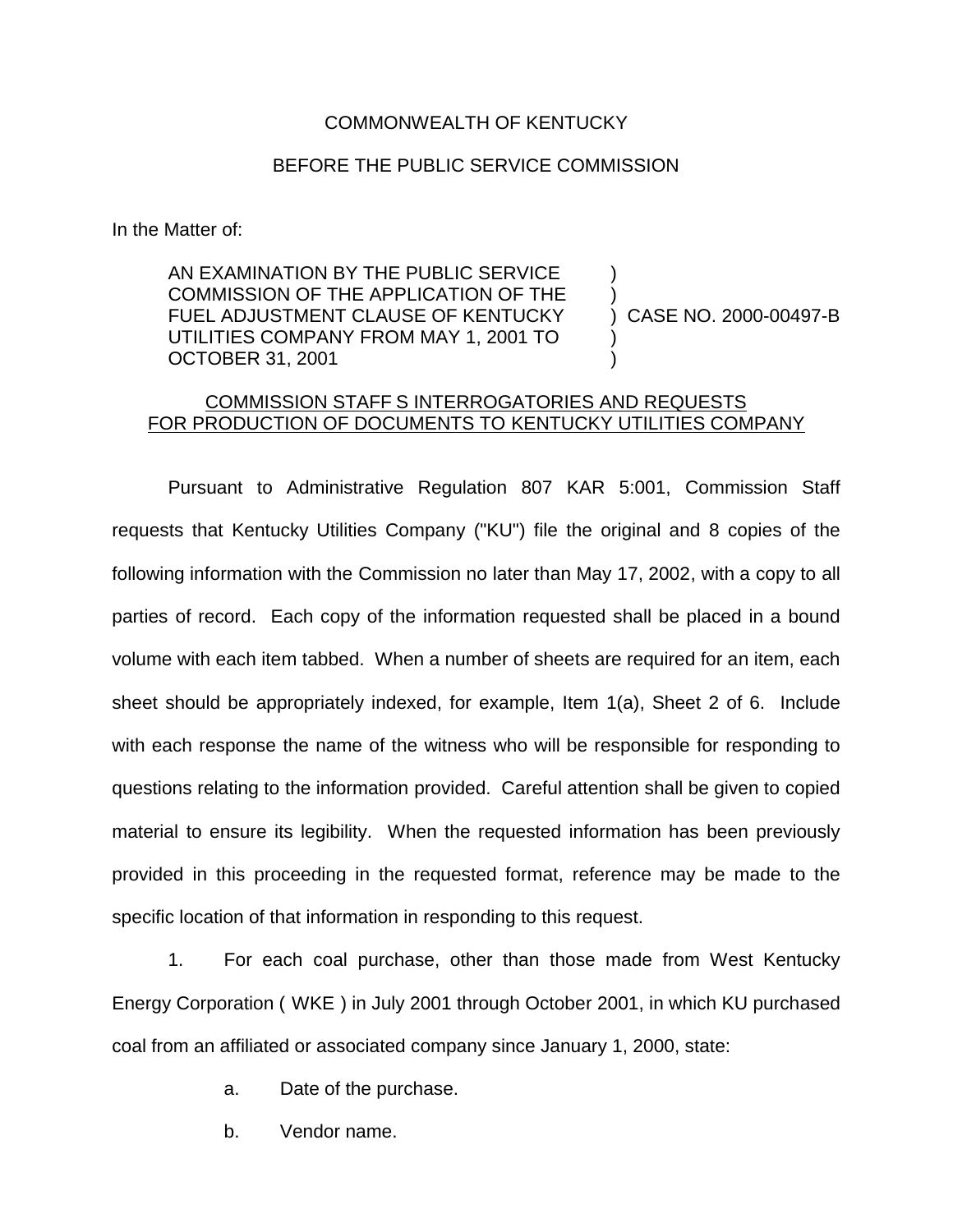c. Vendor s relationship to KU.

d. Number of tons of coal purchased.

e. KU s purchase cost in dollars per ton and in cents per mmbtu.

2. For each coal purchase, other than those made from WKE in July 2001 through October 2001, in which KU purchased coal from an affiliated or associated company since January 1, 2000, provide all purchase orders and solicitations related to the purchase.

3. For each coal purchase that KU made from WKE between July 1, 2001 and October 31, 2001, provide all documents related to the purchase, shipment, storage, and transportation of the coal purchases that are in the possession of KU or any other affiliate or entity of the Powergen Holding Company System.

4. a. State whether WKE provided the coal purchased between July 1, 2001 and October 31, 2001 in response to a KU solicitation.

b. If WKE did not provide the coal purchased between July 1, 2001 and October 31, 2001 in response to a KU solicitation, provide a detailed description of the circumstances of the purchase.

5. During the period under review, the only coal procurement document that any LG&E Energy affiliated entity filed with the Commission for coal purchased from WKE was P.O. No. LGE 01016. This order, dated January 1, 2001, was for the purchase of 135,000 tons of coal by Louisville Gas and Electric Company ( LG&E ) for deliver to its Trimble County Plant.

a. State whether P.O. No. LGE 01016 involves a transaction that is separate and distinct from KU s coal purchases from WKE between July 1, 2001 and October 31, 2001.

-2-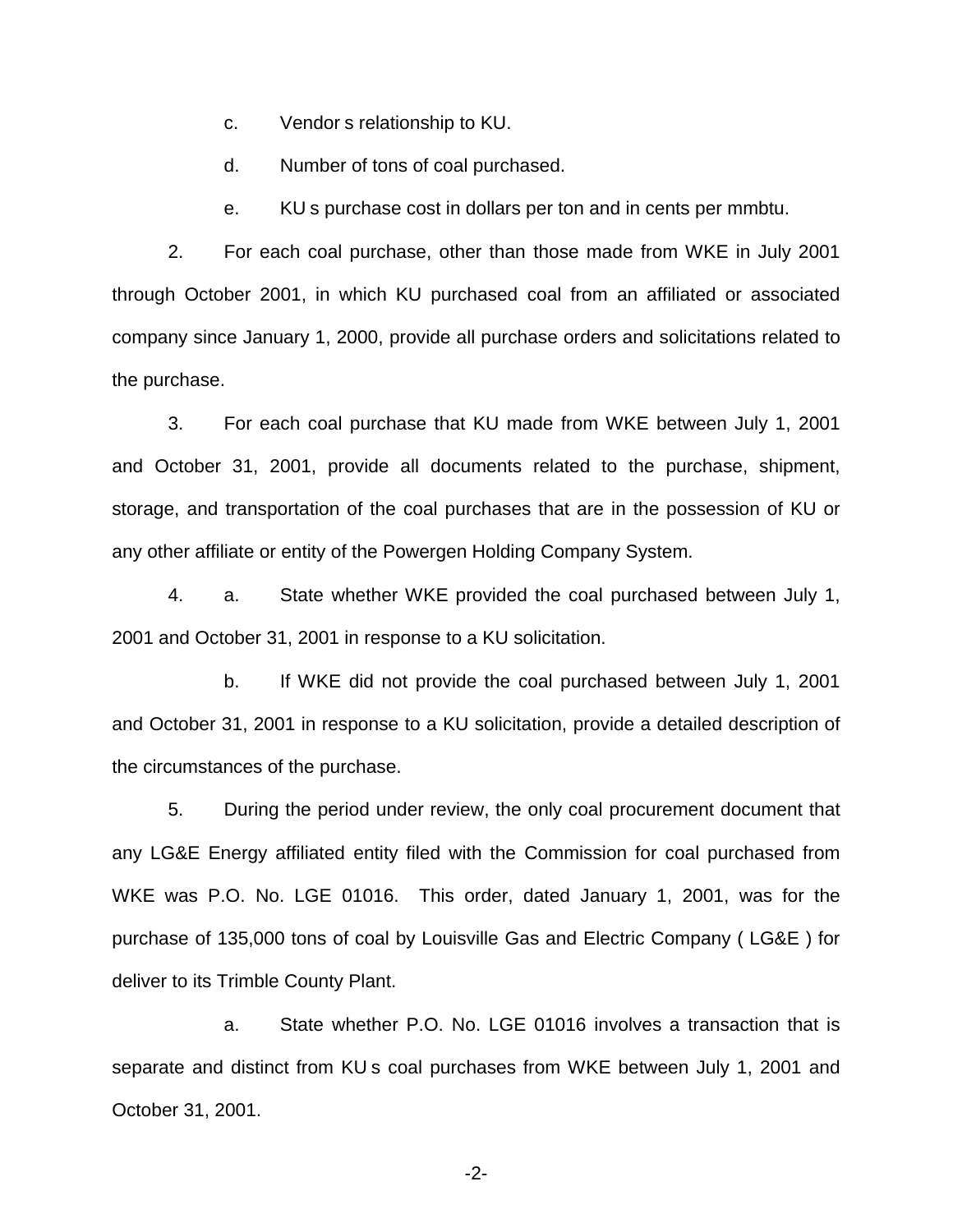b. If the transaction is separate and distinct from KU s coal purchases from WKE between July 1, 2001 and October 31, 2001, explain in detail why LG&E entered into this transaction.

c. If the transaction is not separate and distinct from KU s coal purchases from WKE between July 1, 2001 and October 31, 2001, but involves the same purchase, explain why

(1) No KU purchase order was filed with the Commission.

(2) The entire transaction was shown on only one purchase order when separate utility operating companies were involved.

6. For each person who participated in the decision for KU to purchase coal from WKE, state:

a. His or her name.

b. His or her position.

c. The name of the Powergen Holding Company System affiliate by whom he or she is employed.

d. The name, position and employer of his or her immediate supervisor.

7. For each sale of coal made by WKE since January 1, 2000, state:

a. Name of purchaser.

b. Purchaser s relationship to WKE.

c. Number of tons of coal purchased.

d. Sales price in dollars per ton and in cents per mmbtu.

e. Date of sale.

-3-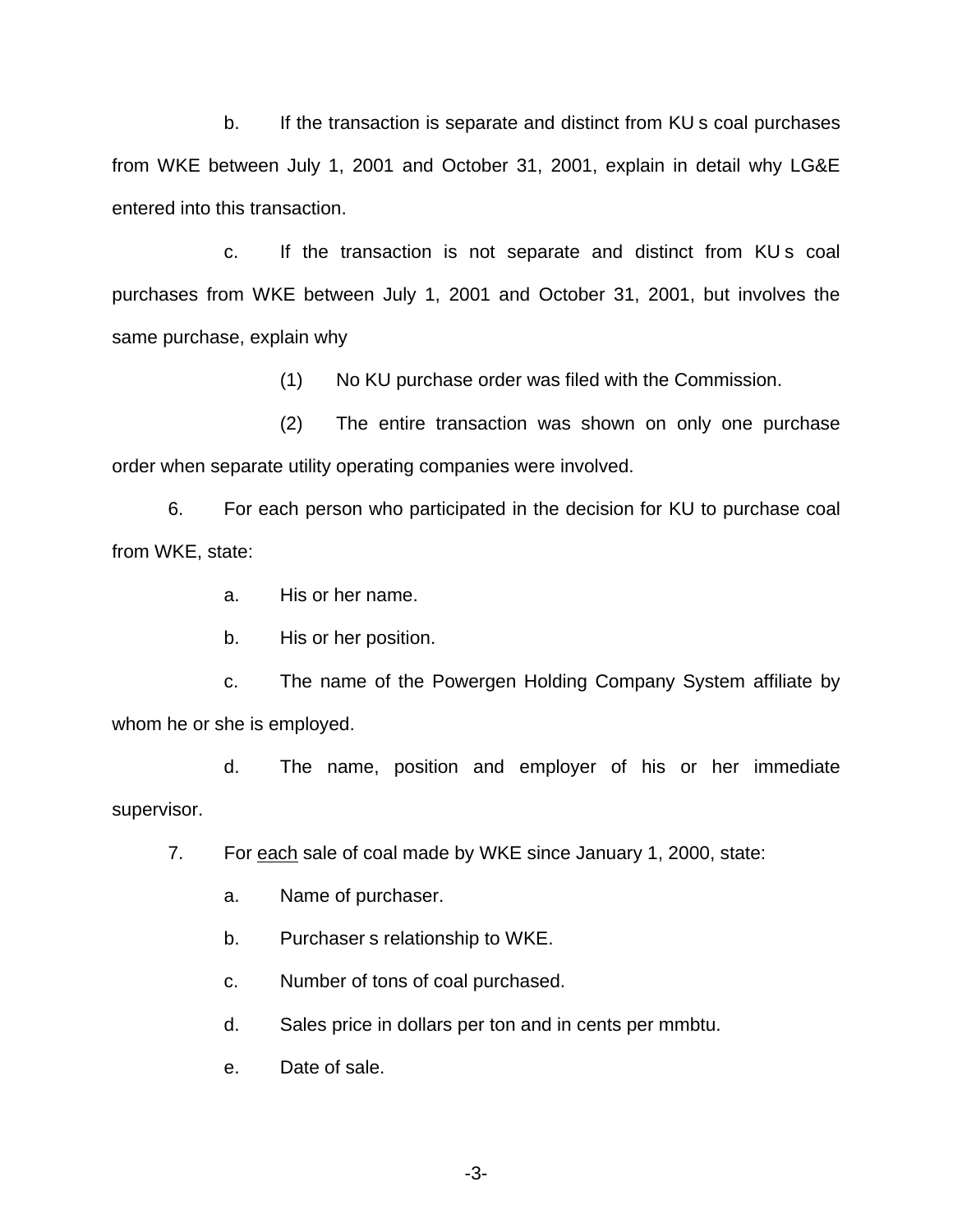8. For each sale listed in response to Item 7 that was made to a Powergen Holding Company System affiliate, describe the circumstances surrounding the sale.

9. For each person who is involved in WKE s coal procurement, state:

a. His or her name.

b. His or her position.

c. The name of the Powergen Holding Company System affiliate by whom he or she is employed.

d. The name, position and employer of his or her immediate supervisor.

10. Provide a detailed description of WKE s fuel procurement strategy.

11. a. State whether WKE s fuel procurement strategy includes the purchase of coal for possible resale.

b. If WKE s fuel procurement strategy does not include the purchase of coal for possible resale,

(1) Explain why WKE had surplus coal available for sale to KU in July through October 2001.

(2) Identify the party and purpose for which the surplus coal was originally intended.

12. Refer to the Prepared Direct Testimony of Gregory P. Cantrell at 12 13 and Exhibit GP-5.

a. State whether KU s decision to reject the Glencore Ltd. bid to supply 70,000 tons of coal with a BTU content of 11,700 was based solely on the sulfur content of that coal. If not, state all other bases for rejecting this bid.

-4-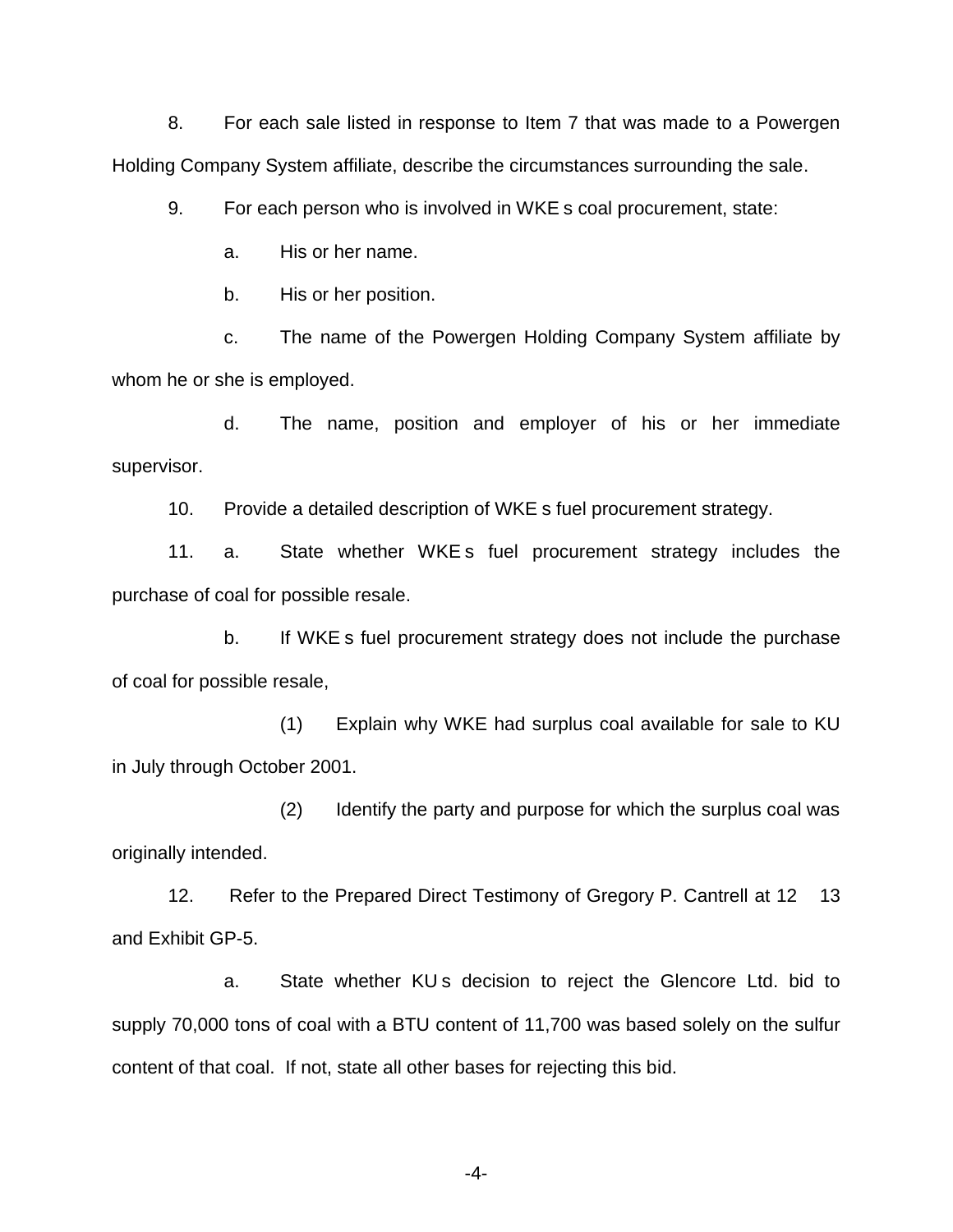b. State whether KU contacted any suppliers who responded to the June 20, 2001 solicitation to negotiate more acceptable bids.

c. (1) If the response to Item 12(b) is yes, describe KU s efforts. Include in the description the name of each supplier contacted and the date of the contact.

(2) If no, explain why KU did not make such contacts.

13. Explain why WKE did not submit a response to the June 20, 2001 solicitation.

14. a. Provide all correspondence, internal memoranda, electronic messages or other documents exchanged between KU and WKE regarding the availability of WKE coal for KU during the review period.

b. Describe all communications between KU and WKE regarding the availability of WKE coal for KU during the review period. This description should, at a minimum, address who initiated discussions regarding the availability of WKE coal, how KU officials became aware of the availability of WKE coal, how WKE officials became aware of KU s additional coal requirements, and who initially requested or offered to make available the coal that KU eventually purchased.

15. a. Provide a schedule that compares the quality specifications (e.g., ash, sulfur, BTU content) of the coal that KU purchased from WKE with the quality specifications of the coal that WKE normally acquires as fuel for the electric generation facilities that WKE leases from Big Rivers Electric Corporation ( Big Rivers ).

b. Provide a narrative description of the similarities and differences of the quality specifications of the coal that KU purchased from WKE with the quality specifications of the coal that WKE normally acquires as fuel for the Big Rivers units.

-5-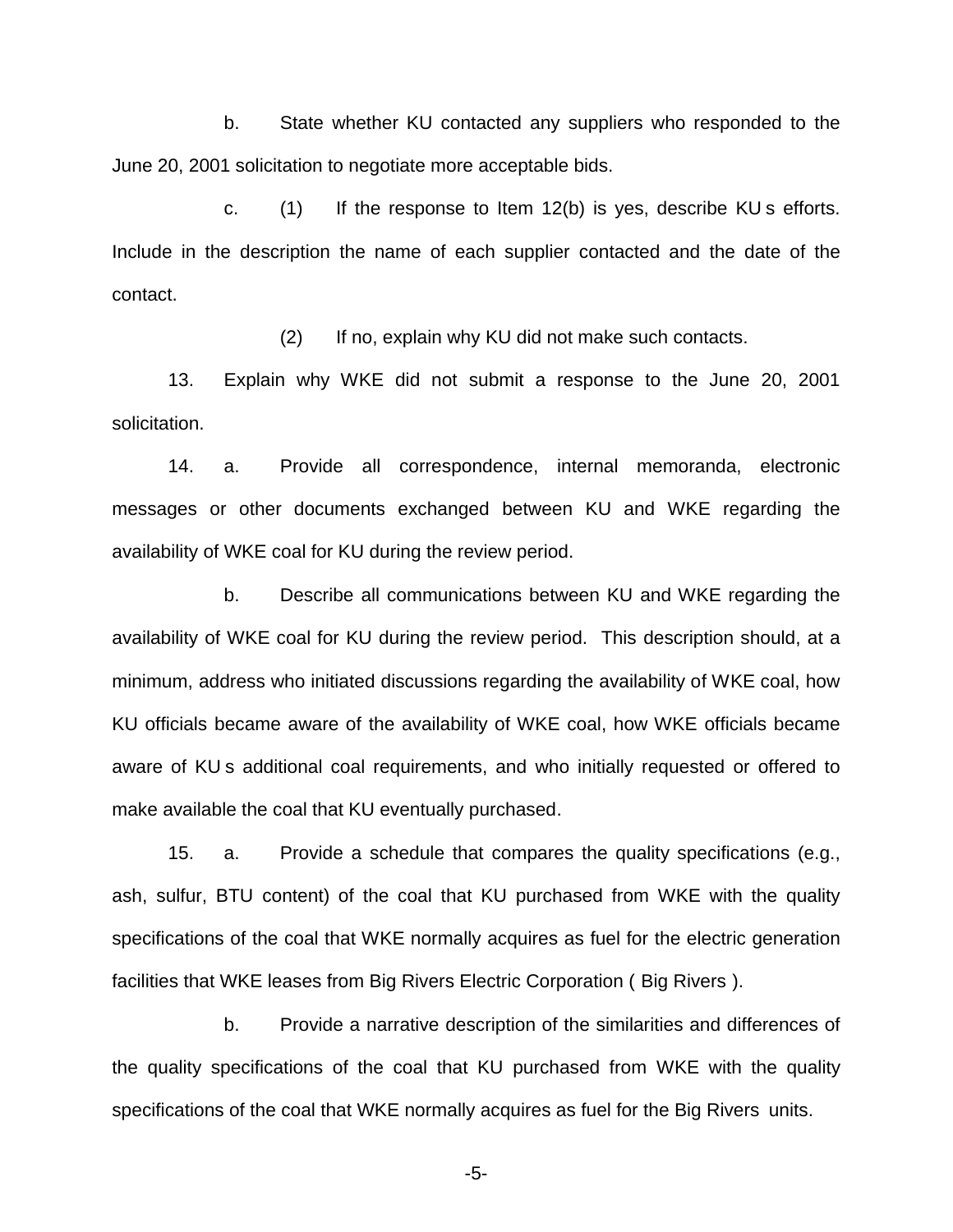16. If the quality specifications (e.g., ash, sulfur, BTU content) of the coal that KU purchased from WKE are not consistent with the quality specifications of the coal that WKE normally acquires as fuel for the Big Rivers units, explain in detail why WKE purchased this coal.

17. Refer to KU s Fuel Inventory Schedule for October 2001, note 2.

a. Explain the notation Fuel oil used in unloading Green River coal at WKE s Wilson Plant for eventual transportation to Green River.

b. Explain why coal was unloaded at the Wilson Plant if its final destination was KU s Green River Station.

c. State whether the coal referenced in this note is the same coal shipment to which Mr. Cantrell refers at page 15 of his Prefiled Direct Testimony and which was eventually delivered to KU s Ghent Station.

18. Refer to KU s Analysis of Coal Purchases for January 2002 (submitted as part of March 2002 Backup Report).

a. Describe the circumstances surrounding the purchase of 9,739 tons of coal from the supplier named Pen Coal from Wilson.

b. State whether the purchased coal was unloaded at Big Rivers Wilson Plant for eventual shipment to Green River Station.

19. Provide all documents that KU, LG&E and LG&E Energy representatives provided to the House Committee on Natural Resources and Environment ( Committee ) during the 2002 General Session of the Kentucky General Assembly and that pertain to KU or LG&E s fuel procurement practices.

20. Provide either a transcript or a detailed narrative summary of testimony that KU, LG&E and LG&E Energy representatives presented to the Committee during

-6-